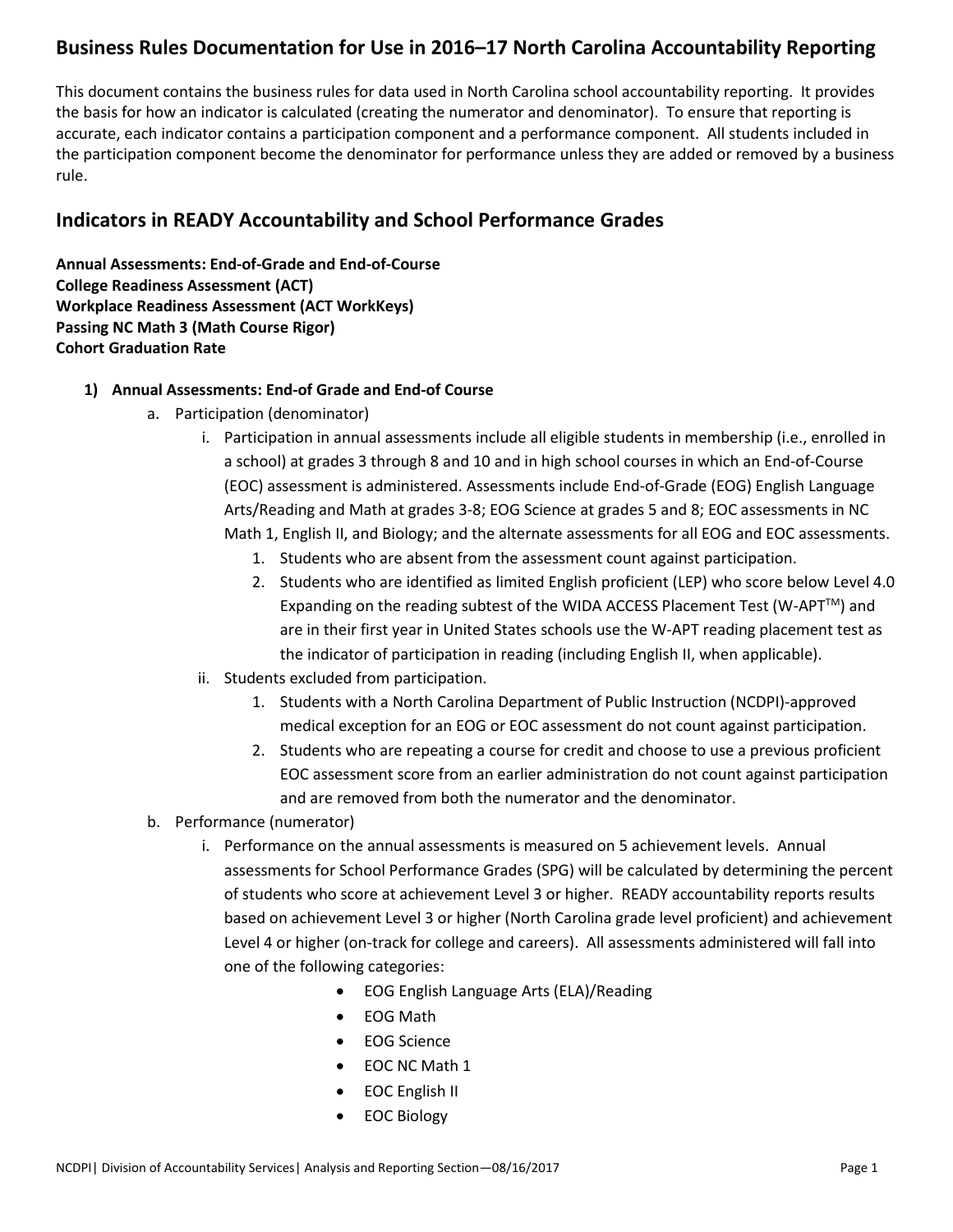- 1. For schools that start with 9<sup>th</sup> grade, their 9<sup>th</sup> grade students who previously took an NC Math 1 or Biology EOC assessment have the banked scores from the previous EOC assessments used as part of the current year performance reporting and SPG, unless the students took the assessment again in the current year.
- 2. Students earning credit through Credit by Demonstrated Mastery (CDM) in a course that administers an EOC assessment will count as proficient in the performance reporting and SPG.
- 3. Students in Grade 3 who are not proficient on the EOG but receive achievement Level 3 or higher on the Beginning of Grade 3 ELA/Reading Test (BOG) count as proficient in the performance reporting and SPG.
- 4. Students who score below Achievement Level 3 on an EOG or EOC assessment (or their alternates) in the current school year and obtain a higher score while enrolled in a summer school program, that is completed and test scores are submitted before the end of the accountability year (June  $30<sup>th</sup>$  or the last working day in June), will have the higher score replace the lower score in their performance reporting and SPG. (Testing for this purpose is available for grade 3 mathematics, grades 4–8 ELA/reading and mathematics, grades 5 and 8 science, NC Math 1, Biology, and English II.)
- 5. Students identified as LEP who score below Level 4.0 Expanding on the reading subtest of the W-APT and are in their first year in United States schools are not included in the numerator or denominator.
- 6. All students with disabilities who take the *NCEXTEND1* alternate assessment are included in performance reporting and SPG calculations.
	- a. The number of students that a Local Education Agency (LEA) deems proficient based upon alternate academic achievement standards shall not exceed 1 percent on these assessments. This applies to state-, LEA-, and school-level reporting, but it does not apply to student-level reporting.
		- i. If an LEA has greater than 1 percent of its students proficient, based on these standards, the LEA superintendent may apply for an exception as prescribed in the Federal Register, April 9, 2007, Vol. 72 No. 67 RIN 1810-AA98.
		- ii. If an LEA has greater than 1 percent of its students proficient based on these standards and does not receive an exception to the 1 percent limit, the state shall reassign enough proficient students' scores held to these standards to non-proficient such that the LEA will fall within the 1 percent limitation according to the procedures in the North Carolina Accountability Workbook Flexibility Addendum (as accepted by the United States Department of Education).
			- 1. For this purpose, a student is considered proficient if he/she is deemed proficient in reading, mathematics, or both.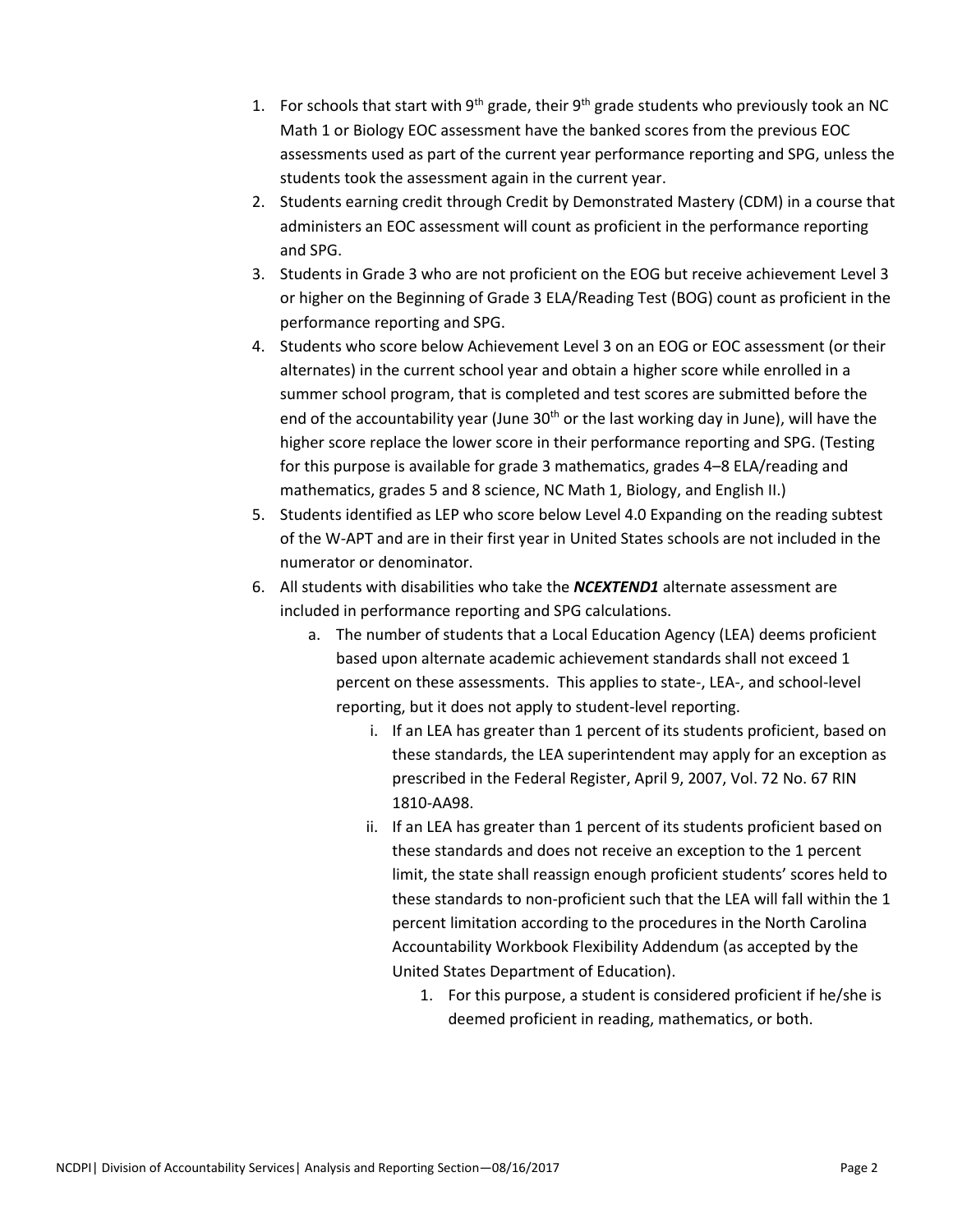### **2) College Readiness Assessment (ACT Assessment)**

- a. Participation (denominator)
	- i. Participation in the ACT performance measure is calculated by taking the number of students in the  $11<sup>th</sup>$  grade based on the March data collection and comparing it to the number of scored assessments.
		- 1. Students who have an approved exception request submitted by the LEA/charter school test coordinator are included in the participation rate.
		- 2. Students who take the *NCEXTEND1* Alternate Assessment at Grade 11 are included in the participation rate.
		- 3. Students who meet the eligibility requirements and take the College- and- Career Readiness Alternate Assessment are included in participation.
		- 4. Students who are absent from the administrations count against participation.
		- 5. Students whose assessments are declared misadministrations or are vacated by ACT are included in participation.
	- ii. Students excluded from participation include the following:
		- 1. Students who are repeating the  $11<sup>th</sup>$  grade, who have a previous score on the ACT assessment, and therefore are not eligible to test, do not count against participation and are removed from both the numerator and the denominator.
		- 2. Students with an NCDPI-approved medical exception do not count against participation.
- b. Performance (numerator)
	- i. The ACT performance measure is based on the current year's total number of students meeting the UNC System admissions minimum composite score of 17 divided by the number of students who have a composite score.
		- 1. Students who have an approved exception request submitted by the LEA/charter school test coordinator are included in the performance measure as meeting the UNC System's minimum composite score of 17.
		- 2. Students who are identified as LEP in their first year of United States schools are not included in performance.
		- 3. Students taking the *NCEXTEND1* Alternate Assessment at Grade 11 or the College- and-Career Readiness Alternate Assessment are not included in performance.

#### **3) Workplace Readiness Assessment (ACT WorkKeys Assessment)**

- a. Participation (denominator)
	- i. Participation in the ACT WorkKeys performance measure is based on the number of current graduates who are CTE concentrators, as indicated by their graduation plan.
		- 1. Students who have an approved exception request submitted by the LEA/charter school test coordinator are included in the participation rate.
		- 2. Students on the Future Ready Occupational Course of Study, are a CTE concentrator and take the ACT WorkKeys assessment are included in participation.
		- 3. Students who are absent from the administrations count against participation.
		- 4. Students whose assessments are declared misadministrations and do not retake the assessment during a state approved administration, count against participation.
	- ii. Students excluded from participation:
- NCDPI | Division of Accountability Services | Analysis and Reporting Section 08/16/2017 Page 3 1. Students with an NCDPI-approved medical exception do not count against participation.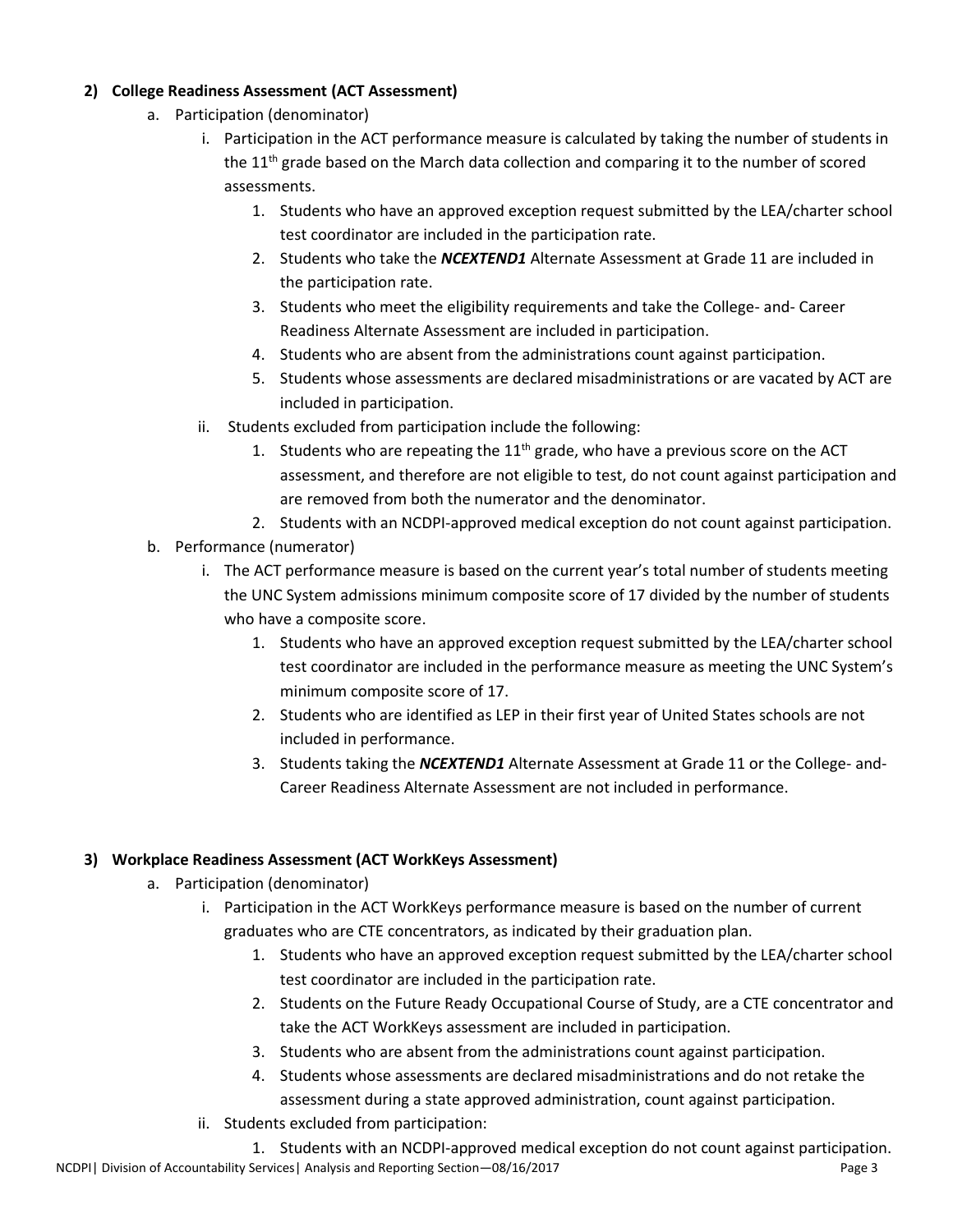- b. Performance Measure (numerator)
	- i. The ACT WorkKeys performance measure is calculated by taking the ACT WorkKeys participants who earn a silver certificate or better on the assessment divided by the number of ACT WorkKeys participants.
		- 1. Students who have an approved exception request submitted by the LEA/charter school test coordinator are included in the performance measure as meeting silver or better on the ACT WorkKeys assessment.

### **4) Passing NC Math 3 (Math Course Rigor)**

- a. Denominator
	- i. Participation in Passing NC Math 3 is all current year graduates on the Future Ready Core course of study (i.e.,  $9^{th}$  graders entering 2009-10 and beyond) except for the following:
		- 1. Students who are on the Future Ready Occupational Course of Study.
		- 2. Students identified as significantly cognitively disabled who received instruction on the NC Extended Content Standards.

### b. Numerator

i. Passing NC Math 3 is calculated by determining the number of current graduates who have earned credit in the designated math course of NC Math 3 (NC Math 3, Math III, Algebra II, or Integrated Math III) divided by the number of current graduates as identified by participation rules.

### **5) Cohort Graduation Rate**

Both a standard graduation rate (four-year cohort) and an extended graduation rate (five-year cohort) are calculated for reporting purposes. Some high schools have a five-year graduation plan; therefore, for these schools the standard graduation cohort is based on five years, and the extended graduation cohort is based on six years. These schools' results are in the four-year rate reporting and five-year rate reporting accordingly.

- a. Denominator
	- i. The Cohort Graduation Rate denominator is the count of students that are part of a designated cohort. The cohort begins when the student enters the  $9<sup>th</sup>$  grade for the first time. This is determined by the data collected from the public schools through the authoritative sources.
- b. Numerator
	- i. The Cohort Graduation Rate numerator is calculated for both the standard graduation rate and the extended graduation rate for a school. The number of graduates is divided by the number of students who should have graduated within the designated cohort on both the standard and extended graduation rates. For more information on the cohort graduation rate calculation, please see [http://www.ncpublicschools.org/docs/accountability/reporting/grdrtcalc16.pdf.](http://www.ncpublicschools.org/docs/accountability/reporting/grdrtcalc16.pdf)
		- 1. For SPGs, only the standard graduation rate is used.

## **Calculations for School Performance Grades**

When calculating the SPGs, all components are rounded to the  $10<sup>th</sup>$ . Prior to assigning letter grades to the final score and, to K–8 schools, reading and math achievement score numbers are rounded to the whole. All reporting of SPGs in the NC School Report Card are rounded to the whole for display.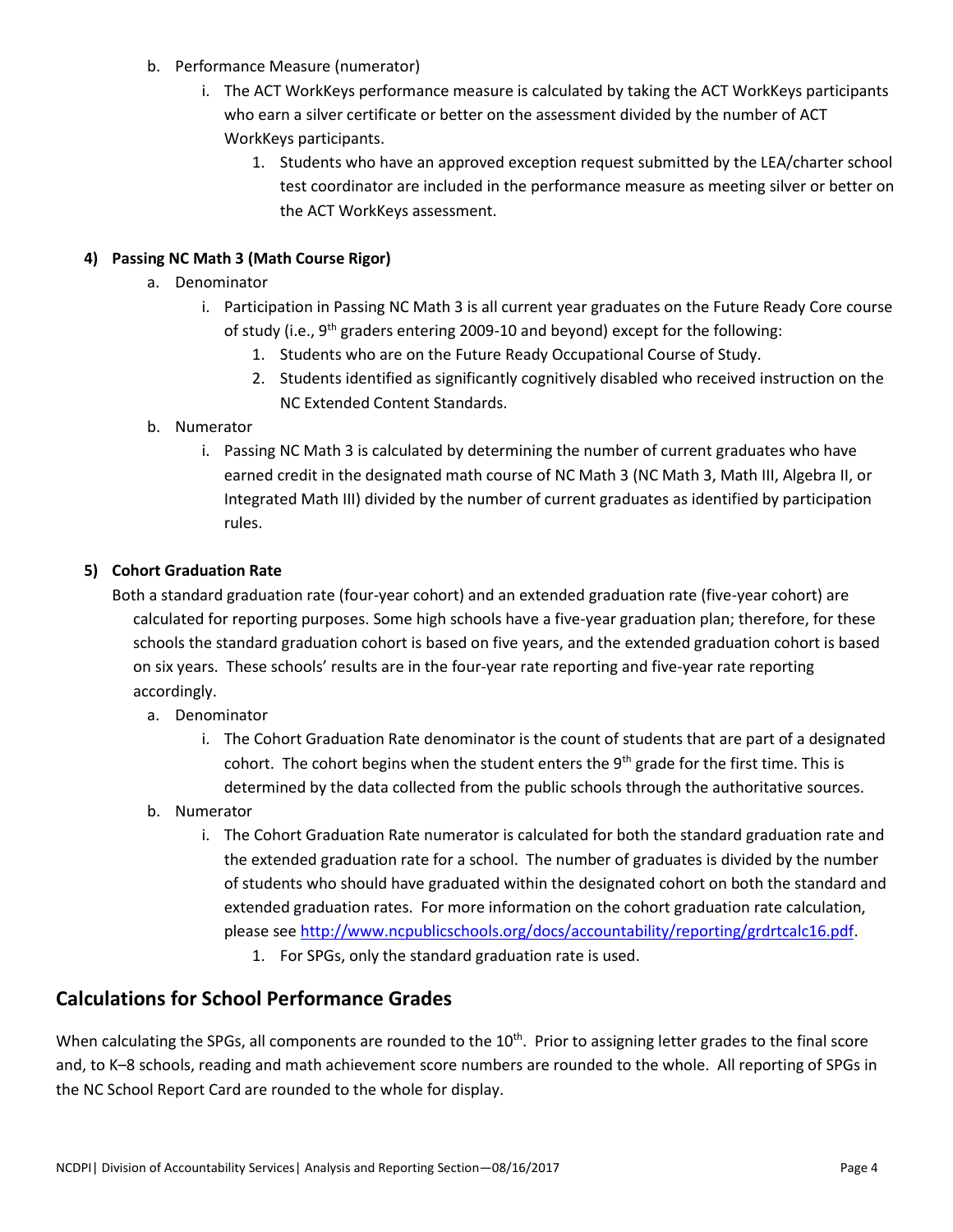Schools who earn an "A" grade for the SPGs may be given an "A<sup>+NG</sup>" designation. This designation is used to comply with the Elementary and Secondary Education Act (ESEA) requirement that the highest rated schools in a state model do not have significant achievement/graduation gaps between their highest and lowest performing student groups. "A<sup>+NG</sup>" schools have no significant gap in achievement/graduation, "A" schools either have a significant gap or not enough data to measure gaps. Data is available in the public reporting to identify the differences between the schools.

Details regarding the calculations of SPGs can be found in the *Accountability Brief: School Performance Grade*s on the [Accountability Services website.](http://www.ncpublicschools.org/accountability/reporting/)

## **Additional Measures Reported**

**Graduation Project:** In December 2011, the North Carolina State Board of Education (NCSBE) included the North Carolina Graduation Project (NCGP) as one of the six indicators in the revised high school accountability model. The Board specified that high school graduation projects must meet defined "Standards of Quality" for a high school to receive credit for the NCGP. High schools are not penalized if they do not require a graduation project; however, information is reported for those that do or do not require a project. Effective with the 2012–13 data collection, participation in the NCGP is shown in the accountability reporting as 'Yes', 'No', or 'N/A'. To review the procedures of implementing and reporting the graduation project refer to *[The North Carolina Graduation Project](http://www.ncpublicschools.org/docs/accountability/testing/eoc/gradproject15.pdf)*.

## **Participation Expectations for Accountability Reporting**

Participation is a key component to ensure that data accurately reflects the results reported in the accountability model. For assessments used in the Annual Assessment indicator, College Readiness Assessment indicator, and the Workplace Readiness Assessment indicator, there is a 95% participation requirement. Current year EOC assessments will have a participation requirement that will count separately from the use of the EOC assessments in participation for federal reporting. This rule requires all schools to test at least 95% of their eligible students under each indicator within their school. Failure to comply with this rule will result in the following:

### **Year 1: Consequence of not meeting participation rate requirements for any student group:**

Within 30 days after accountability results are approved by the State Board of Education (SBE), the school must send a letter (sample text provided by NCDPI) to all parents informing them of the inadequate participation rate. Each letter must also provide a plan of action for ensuring full participation for all student groups, specifically targeting those that did not have adequate participation.

### **Year 2: Consequence of not meeting participation rate requirements for any student group for the second consecutive year:**

The school will be labeled as a "consistently low-participating school" and will be required to create and implement an intensive intervention plan aligned with ensuring participation rates for all student groups to reach 95%. At the state level, within the Statewide System of Support, these schools will receive the most intensive support with the issue of participation rates.

### **Year 3 or More: Consequence of not meeting participation rate requirements for a student group for the third or more consecutive year:**

Any school that does not meet the 95% participation requirement for any student group for three consecutive years for EOG, EOC, the ACT (only for the "all students" subgroup), and ACT WorkKeys will be identified as a Focus school. An additional letter (sample text provided by the NCDPI) must be sent home by the school indicating a third year of inadequate participation and provide a plan to ensure full participation for all student groups.